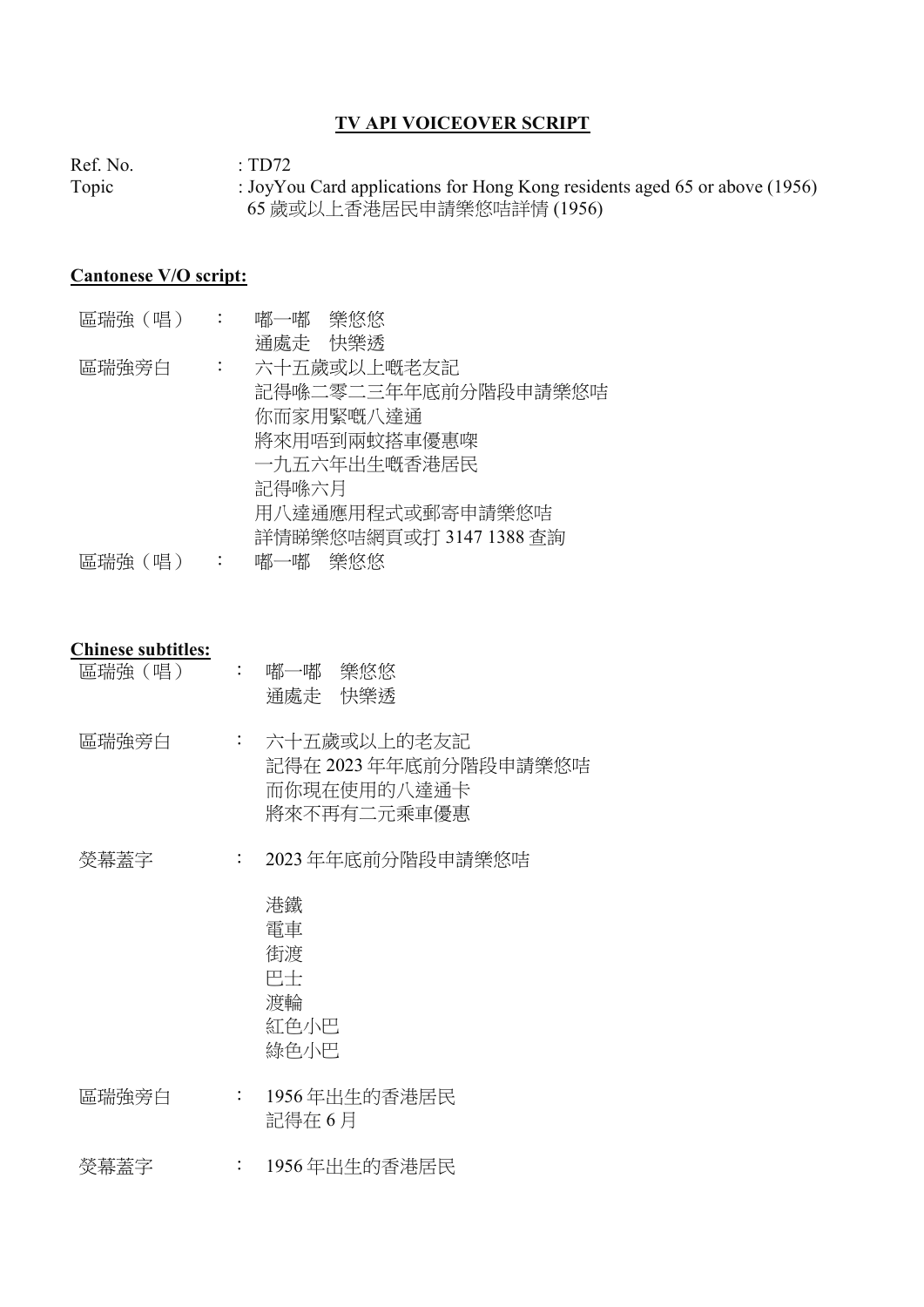申請期 1-6-2022 至 30-6-2022

樂悠咭分 12 期接受申請

- 區瑞強旁白 : 用八達通應用程式或郵寄 申請樂悠咭
- 熒幕蓋字 : 八達通應用程式 郵寄

區瑞強旁白 : 詳情上樂悠咭網頁或打 3147 1388 查詢

- 熒幕蓋字 : 樂悠咭網頁 www.octopus.com.hk/joyyou 熱線 3147 1388
- 區瑞強(唱) : 嘟一嘟 樂悠悠
- 熒幕蓋字 : 樂悠咭在手 \$2 搭車通處走

香港特別行政區區徽 中華人民共和國香港特別行政區政府 勞工及福利局

## English V/O script and subtitles:

| Albert Au sings: | $\mathbb{C}^{\times}$ | Take a happy ride with JoyYou Card<br>Just tap and feel the joy of getting around                                                                                  |
|------------------|-----------------------|--------------------------------------------------------------------------------------------------------------------------------------------------------------------|
| MVO:             | $\colon$              | Hey pals over 65<br>you must apply for a JoyYou Card<br>in phases by the end of 2023 to enjoy the \$2 Scheme<br>Your current Octopus will not be covered in future |
| Super:           |                       | Apply for a JoyYou Card in Phases by the End of 2023                                                                                                               |
|                  |                       | <b>MTR</b><br>Trams                                                                                                                                                |
|                  |                       | Kaitos                                                                                                                                                             |
|                  |                       | <b>Buses</b>                                                                                                                                                       |
|                  |                       | Ferries                                                                                                                                                            |
|                  |                       | <b>Red Minibuses</b>                                                                                                                                               |
|                  |                       | <b>Green Minibuses</b>                                                                                                                                             |
| MVO:             | $\colon$              | Hong Kong residents born in 1956                                                                                                                                   |
|                  |                       | must apply for a JoyYou Card in June                                                                                                                               |